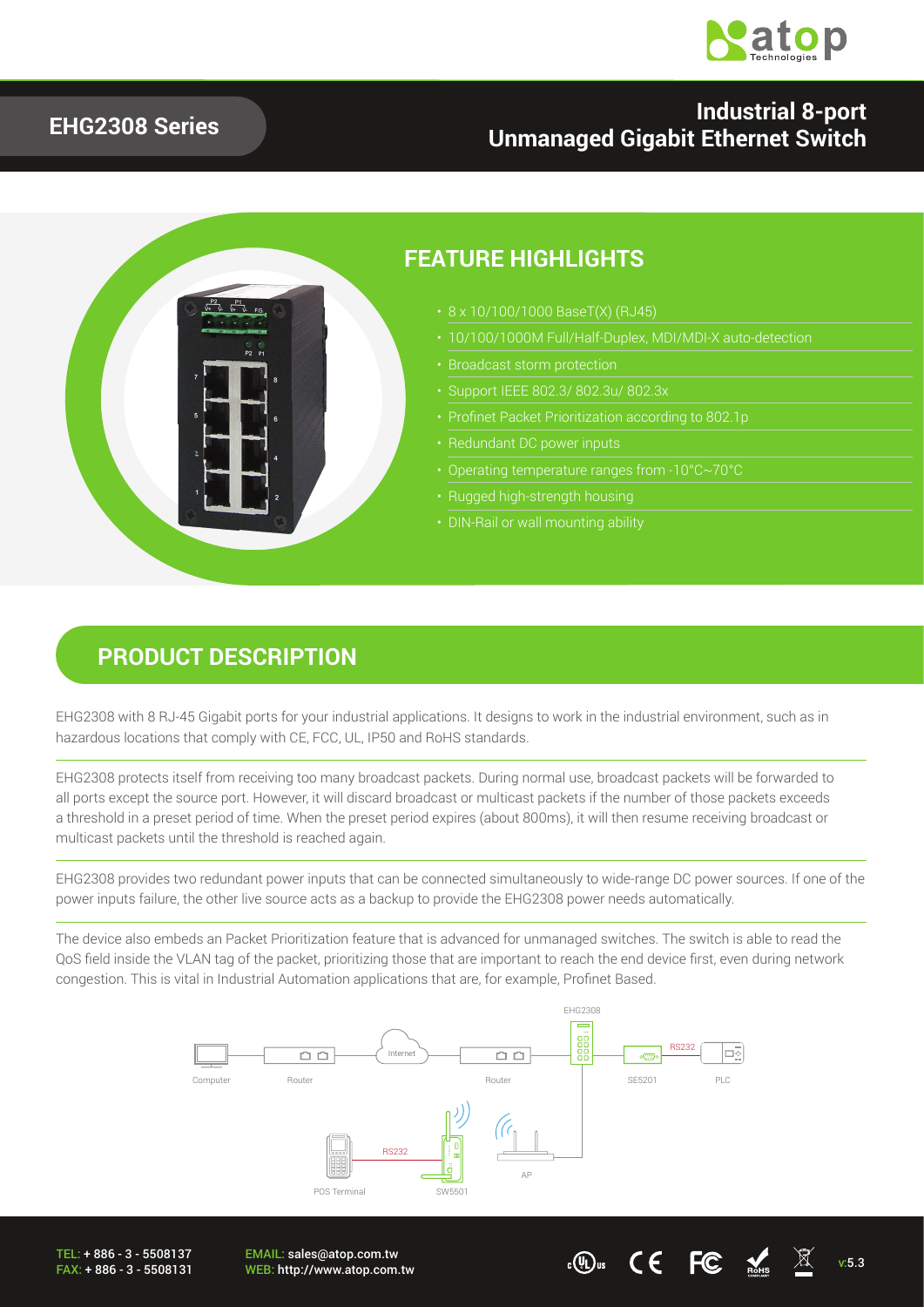

## **SPECIFICATIONS**

| <b>Technical Specifications</b>    |                                                                          |  |  |
|------------------------------------|--------------------------------------------------------------------------|--|--|
| Model Name                         | EHG2308 Series                                                           |  |  |
| <b>Ethernet</b>                    |                                                                          |  |  |
| Connector                          | <b>RJ45</b>                                                              |  |  |
| Ports                              | 8                                                                        |  |  |
| <b>Transmission Rate</b>           | 10/100/1000 Mbps                                                         |  |  |
| Standards                          | IEEE 802.3 10BASE-T<br>IEEE 802.3u 100BASE-TX<br>IEEE 802.3ab 1000BASE-T |  |  |
| Flow Control                       | IEEE802.3X flow control, back-pressure flow control                      |  |  |
| Jumbo Frame Size                   | Up to 9216 byte                                                          |  |  |
| Auto MDI/MDI-X                     | Yes                                                                      |  |  |
| <b>Power</b>                       |                                                                          |  |  |
| Input Voltage                      | 9-48 VDC                                                                 |  |  |
| Input Current                      | 0.45A                                                                    |  |  |
| Power Consumption                  | 4.05 Watts Max                                                           |  |  |
| Connector                          | 5.08mm 5 pin Terminal Block                                              |  |  |
| <b>Reverse Polarity Protection</b> | Yes                                                                      |  |  |
| Redundancy                         | Yes                                                                      |  |  |
| <b>Physical Characteristics</b>    |                                                                          |  |  |
| Housing                            | IP30 protection; aluminum housing                                        |  |  |
| Installation                       | DIN Rail, Wall mount (optional)                                          |  |  |
| Dimension $(W \times H \times D)$  | 45.2 x 90 x 78 mm                                                        |  |  |
| Weight                             | 255 g                                                                    |  |  |
| Warranty                           | 5 years                                                                  |  |  |
| <b>Environmental Limits</b>        |                                                                          |  |  |
| Operating Temperature              | $-10^{\circ}$ C~70°C (14°F~158°F)                                        |  |  |
| Storage Temperature                | $-40^{\circ}$ C $\sim$ 85°C (-40°F $\sim$ 185°F)                         |  |  |
| Ambient Relative Humidity          | 5%~95% RH (Non-condensing)                                               |  |  |

TEL: + 886 - 3 - 5508137 FAX: + 886 - 3 - 5508131 EMAIL: sales@atop.com.tw<br>WEB: http://www.atop.com.tw

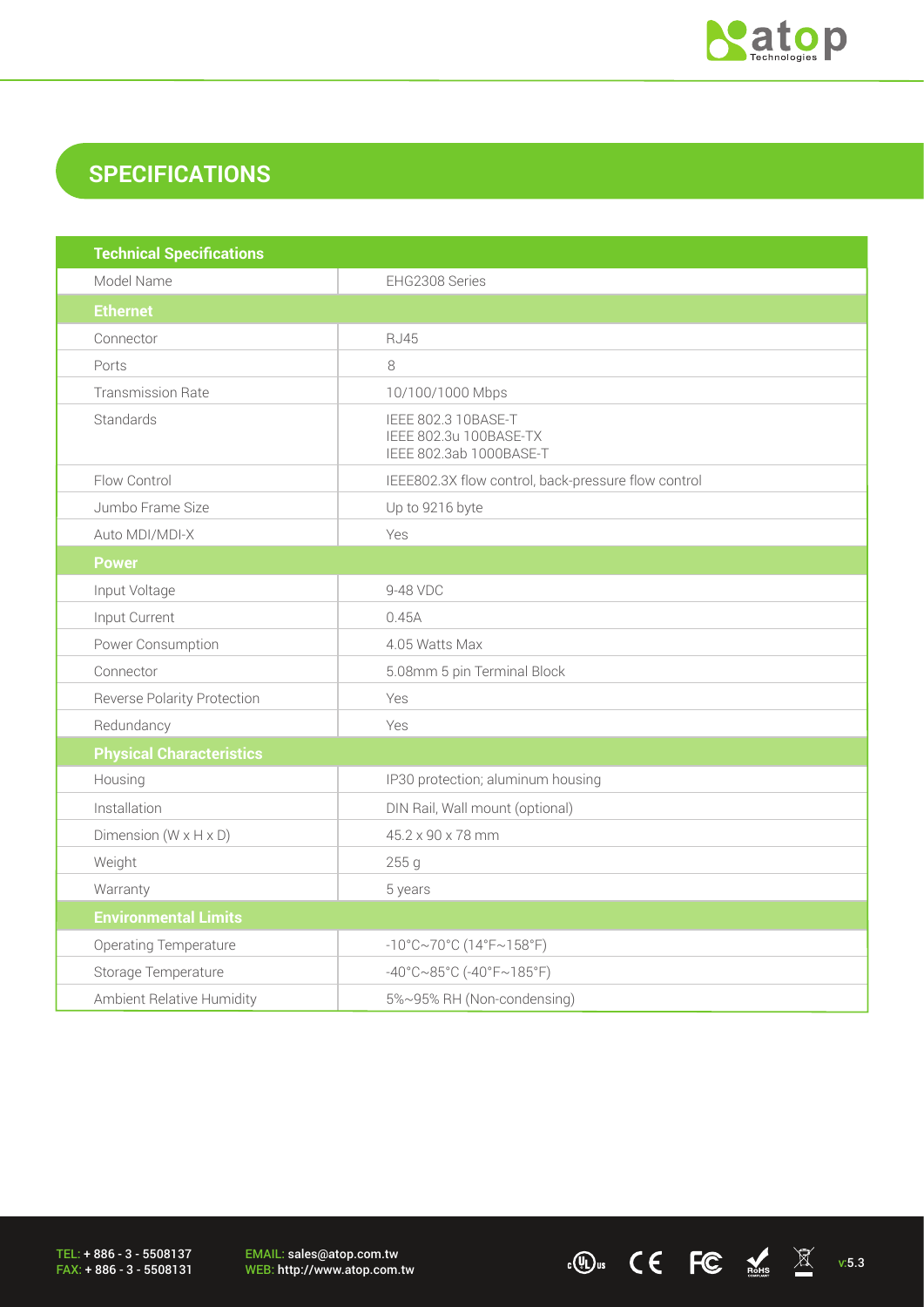

## **DIMENSIONS & LAYOUT**



### **REGULATORY APPROVALS**

| <b>Regulatory Approvals</b> |                                                                                    |  |  |
|-----------------------------|------------------------------------------------------------------------------------|--|--|
| UL(Safety)                  | UL60950-1 2nd Ed. / CSA C22.2 No.60950-1-07 2nd Ed. / CB (IEC62368-1 / IEC62368-1) |  |  |
| FCC(EMI)                    | FCC Part 15, Subpart B, Class A                                                    |  |  |
| CE(EMI)                     | European Standard EN55032:2012+AC:2013 Class A.                                    |  |  |
|                             | EN61000-3-2:2014, EN 61000-3-3:2013                                                |  |  |
| CE(EMS)                     | EN55024:2010(IEC 61000-4-2:2008)                                                   |  |  |
|                             | IEC61000-4-3:2006/A1:2007/A2:2010, IEC 61000-4-4:2012                              |  |  |
|                             | IEC 61000-4-5:2014, IEC 61000-4-6:2013                                             |  |  |
|                             | IEC 61000-4-8 :2009, IEC 61000-4-11:2004                                           |  |  |
| Shock                       | IEC 60068-2-27                                                                     |  |  |
| Drop                        | IEC 60068-2-32(ISTA Test Procedure 2A)                                             |  |  |
| Vibration                   | IEC 60068-2-64                                                                     |  |  |
| High Altitude               | Certified for 4000m altitude according to IEC 60068-2-13                           |  |  |
| RoHS                        | Lead(Pb) Free                                                                      |  |  |
| <b>MTBF</b>                 | 472359.98 hrs(25°C) / 53.92 years(25°C)                                            |  |  |
| <b>IP Protection</b>        | IP30 IEC/EN60529                                                                   |  |  |

EMAIL: sales@atop.com.tw EMAIL: sales@atop.com.tw<br>WEB: http://www.atop.com.tw **v:5.3** v:5.3